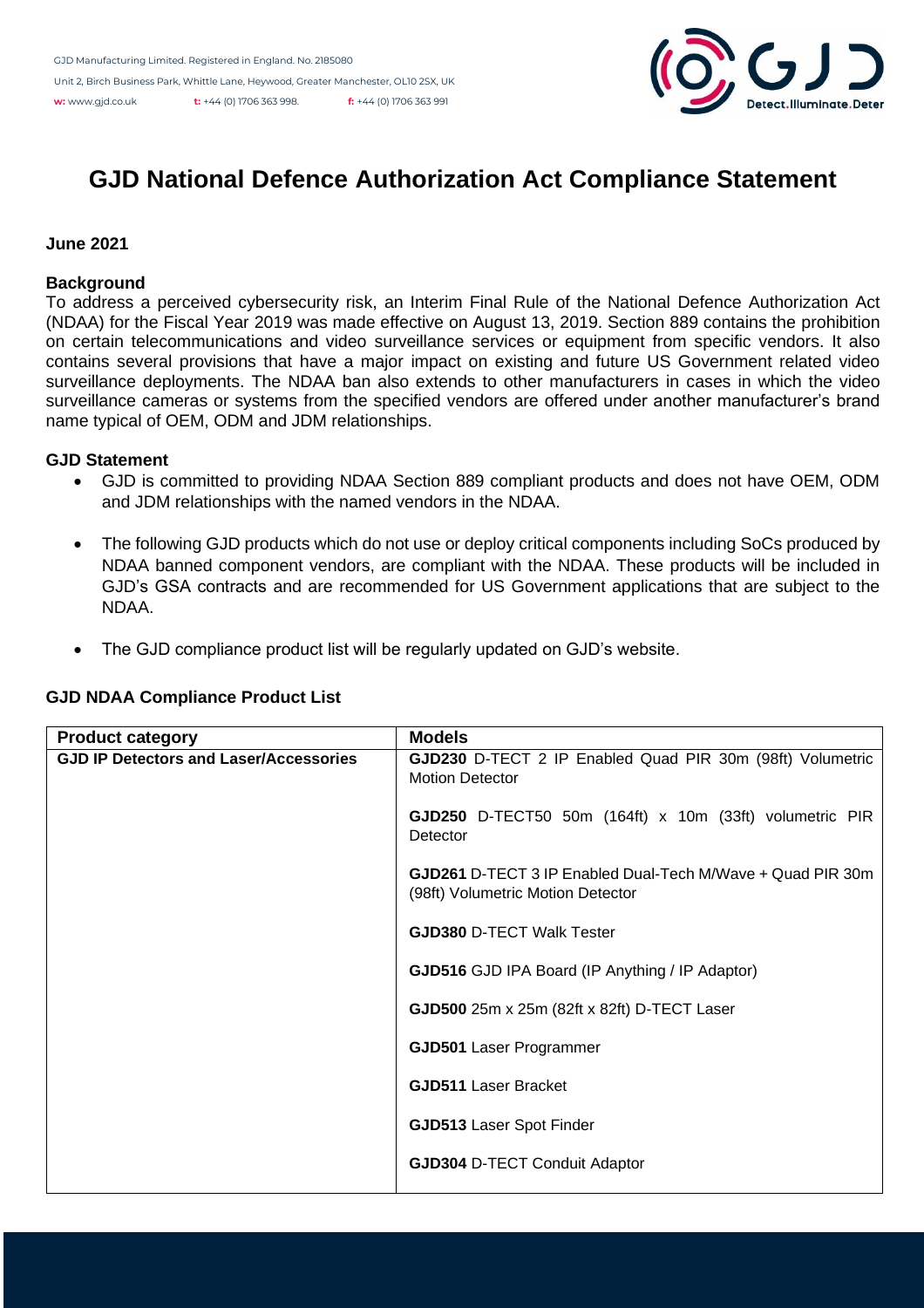

|                                    | GJD515 500m LaserWatch                                                                         |
|------------------------------------|------------------------------------------------------------------------------------------------|
|                                    | <b>GJD517 Laser Watch Bracket</b>                                                              |
| <b>GJD Wired Detectors</b>         | GJD090K Multispeech Kit, Multispeech board, PSU, weatherproof<br>box and horn speaker          |
|                                    | GJD141 Pearl 12M (40ft) Curtain Beam detector, 10.525Ghz                                       |
|                                    | <b>GJD149 Pearl Swivel Bracket</b>                                                             |
|                                    | GJD300 D-TECT2 30m (98ft) x 30m (82ft) volumetric PIR Detector                                 |
|                                    | GJD311 D-TECT3 30m (98ft) x 30m (82ft) volumetric Dual-Tech<br>(PIR+m/wave 10.525GHz) Detector |
|                                    | GJD350 D-TECT50 40m (164ft) x 10m (33ft) volumetric PIR<br>Detector                            |
|                                    | <b>GJD370 D-TECT Pet Immune</b>                                                                |
|                                    | <b>GJD630 D-TECT Universal</b>                                                                 |
|                                    | GJD023 Elite 30m (98ft) PIR detector                                                           |
|                                    | GJD360/25 D-TECT Dual Tech Anti-Mask USA 10.525GHz                                             |
|                                    | <b>GS100 ATEX Infra-Red Beam</b>                                                               |
| <b>GJD PoE and IP Illuminators</b> | IM-8-IP Medium Range 850nm IR LED Clarius IP Enabled PoE+ (.at)<br>Illuminator                 |
|                                    | IM-9-IP Medium Range 940nm IR LED Clarius IP Enabled PoE+ (.at)<br>Illuminator                 |
|                                    | VM-CW-IP Medium Range White Light LED Clarius IP Enabled<br>PoE+ (.at) Illuminator             |
|                                    | IM-8-P Infra-Red Medium Range Clarius Plus PoE+ (.at) LED<br>Illuminator (850nm)               |
|                                    | IM-9-P Infra-Red Medium Range Clarius Plus PoE+ (.at) LED<br>Illuminator (940nm)               |
|                                    | VM-CW-P White - Light Medium Range Clarius Plus PoE+ (.at) LED<br>Illuminator                  |
|                                    | IS-8-P Infra-Red Small Range Clarius Plus PoE (.af) LED Illuminator<br>(850nm)                 |
|                                    | <b>IS-9-P</b> Infra-Red Small Range Clarius Plus PoE (.af) LED Illuminator<br>(940nm)          |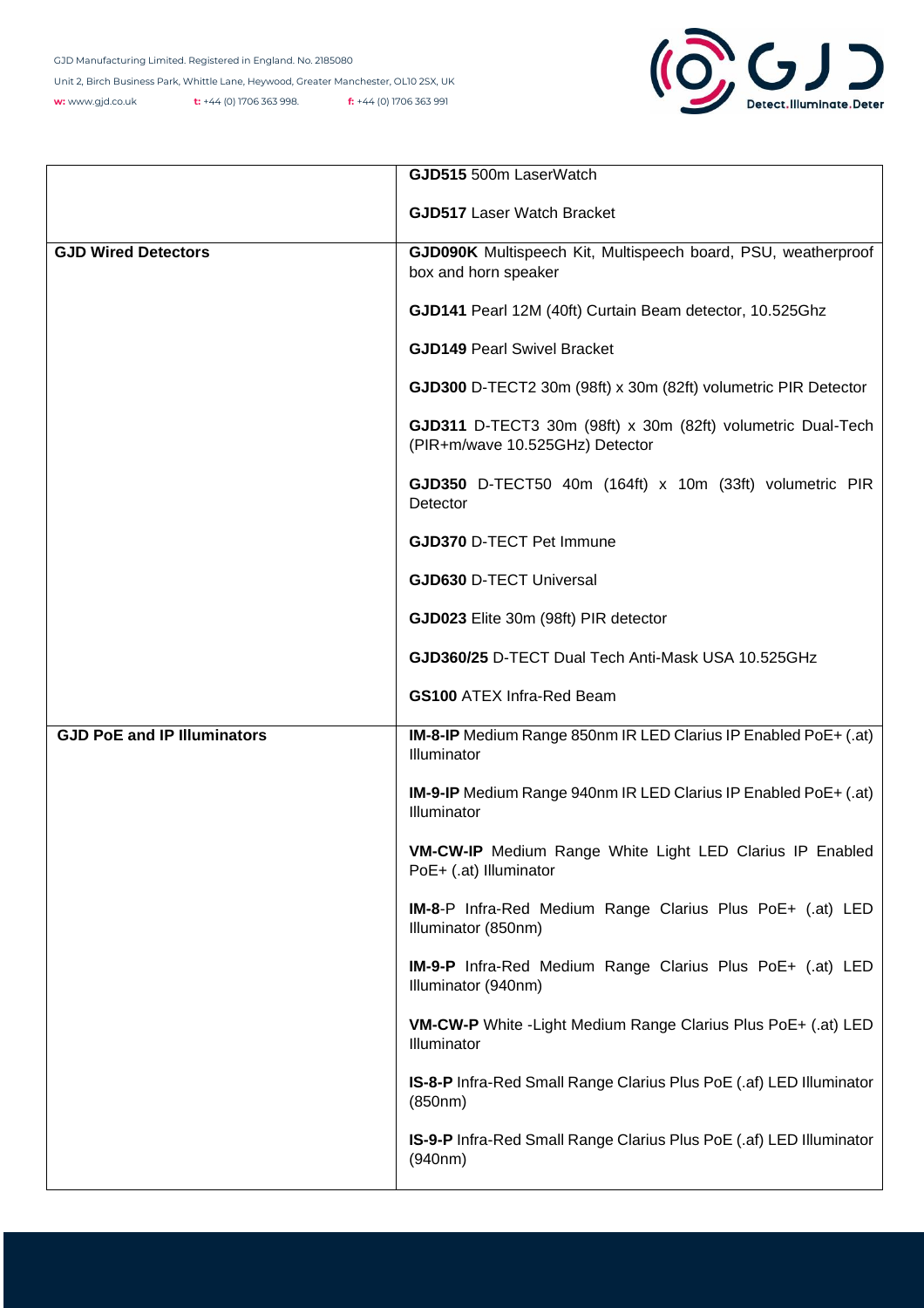

|                                                 | VS-CW-P White - Light Small Range Clarius Plus PoE (.af) LED<br>Illuminator  |
|-------------------------------------------------|------------------------------------------------------------------------------|
|                                                 | HL-8CW IP Hybrid IP IR/WL Clarius Plus PoE+ (.at) LED Illuminator<br>(850nm) |
|                                                 | HL-9CW IP Hybrid IP IR/WL Clarius Plus PoE+ (.at) LED Illuminator<br>(940nm) |
| <b>GJD Standard Illuminators/PSU's/Brackets</b> | IS-8 Infra-Red Small Range Clarius Plus, LED Illuminator (850nm)             |
|                                                 | IS-9 Infra-Red Small Range Clarius Plus, LED Illuminator (940nm)             |
|                                                 | IM-8 Infra-Red Medium Range Clarius Plus, LED Illuminator<br>(850nm)         |
|                                                 | IM-9 Infra-Red Medium Range Clarius Plus, LED Illuminator<br>(940nm)         |
|                                                 | IL-8 Infra-Red Long Range Clarius Plus, LED Illuminator (850nm)              |
|                                                 | IL-9 Infra-Red Long Range Clarius Plus, LED Illuminator (940nm)              |
|                                                 | IX-8 Infra-Red Extra-Long Range Clarius Plus, LED Illuminator<br>(850nm)     |
|                                                 | IX-9 Infra-Red Extra-Long Range Clarius Plus, LED Illuminator<br>(940nm)     |
|                                                 | VS-CW White - Light Small Range Clarius Plus, LED Illuminator                |
|                                                 | <b>VM-CW</b> White - Light Medium Range Clarius Plus, LED Illuminator        |
|                                                 | VL-CW White - Light long Range Clarius Plus, LED Illuminator                 |
|                                                 | VX-CW White - Light Extra-long Range Clarius Plus, LED Illuminator           |
|                                                 | ALT-30-24 Power Supply Unit 24V 30W                                          |
|                                                 | ALT-60-24 Power Supply Unit 24V 60W                                          |
|                                                 | ALT-100-24 Power Supply Unit 24V 100W                                        |
|                                                 | ALT-150-24 Power Supply Unit 24V 150W                                        |
|                                                 | <b>SMB1</b> Single Mounting Bracket                                          |
|                                                 | <b>DMB1</b> Double Mounting Bracket                                          |
|                                                 | <b>TMB1</b> Triple Mounting Bracket                                          |
|                                                 | <b>PMB1</b> Pole Mounting Bracket                                            |